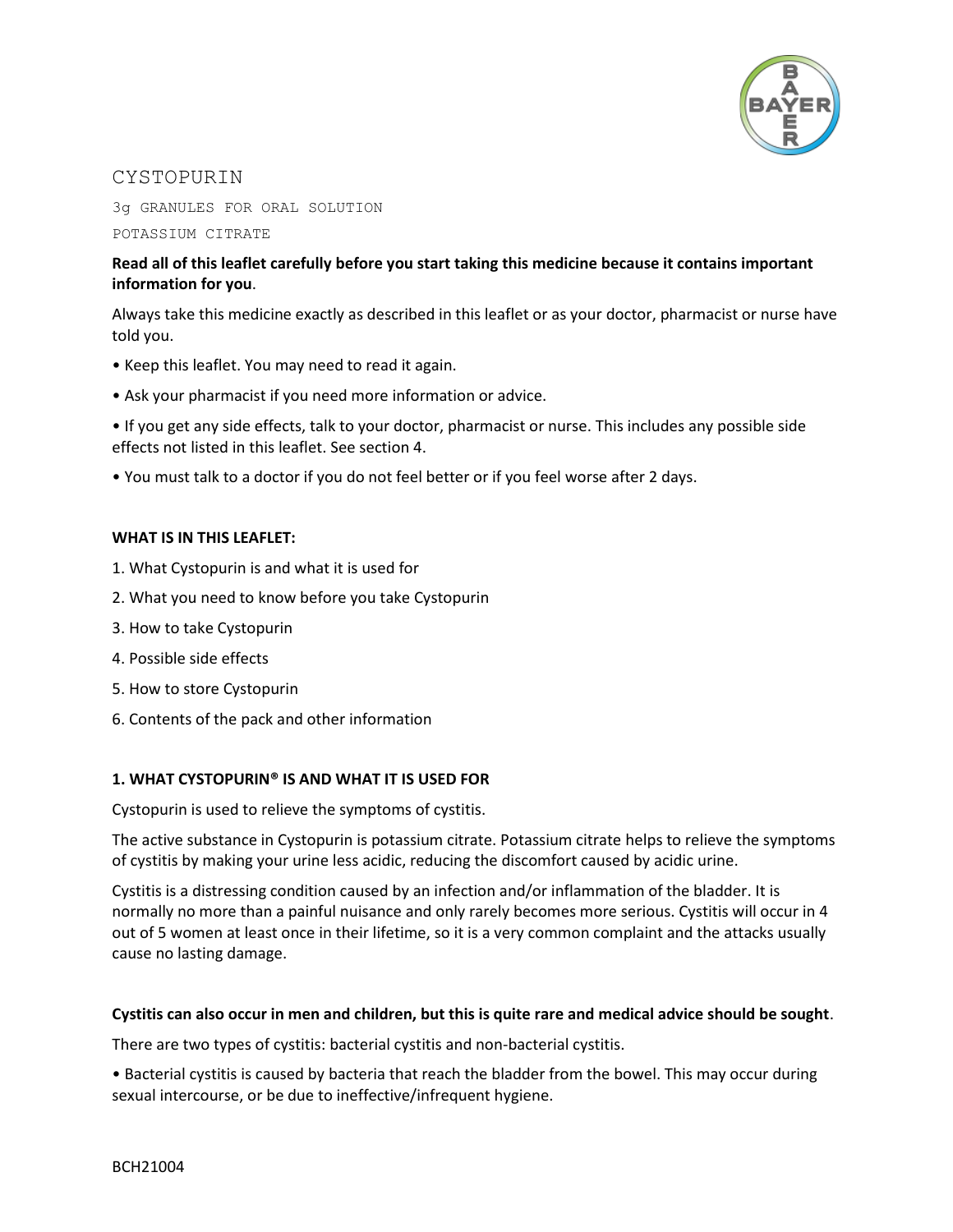

• Non-bacterial cystitis can be caused by a number of triggers including certain soaps, deodorants, insufficient water-based liquid intake, or even tight trousers.

The most common symptoms of cystitis are:

- A sharp stinging sensation on passing water.
- An urge to pass water more frequently.

#### **2. WHAT YOU NEED TO KNOW BEFORE YOU TAKE CYSTOPURIN®**

#### **DO NOT take Cystopurin**:

• If you are allergic to potassium citrate or any of the other ingredients of this medicine (listed in section 6).

• If you have a history of kidney disease.

#### **Warnings and precautions**

#### **Talk to your doctor, pharmacist or nurse before taking Cystopurin if any of the following apply to you:**

- A history of heart problems.
- Urine that is dark or cloudy, or has blood in it.
- Unusually heavy vaginal discharge.
- Stomach, groin or back pain.
- High body temperature and general tiredness.
- You suffer from phenylketonuria, since this product contains aspartame.

#### **Children:**

Cystopurin is not recommended for children under 6 years.

#### **Other medicines and Cystopurin:**

Please tell your doctor or pharmacist if you are taking or have recently taken any other medicines, including medicines obtained without a prescription.

In particular, tell your doctor or pharmacist if you are taking ACE inhibitors (for high blood pressure) or diuretics that retain potassium (such as amiloride).

### **Cystopurin with food and drink:**

Cystopurin granules should be diluted in water. They can be taken with or without food.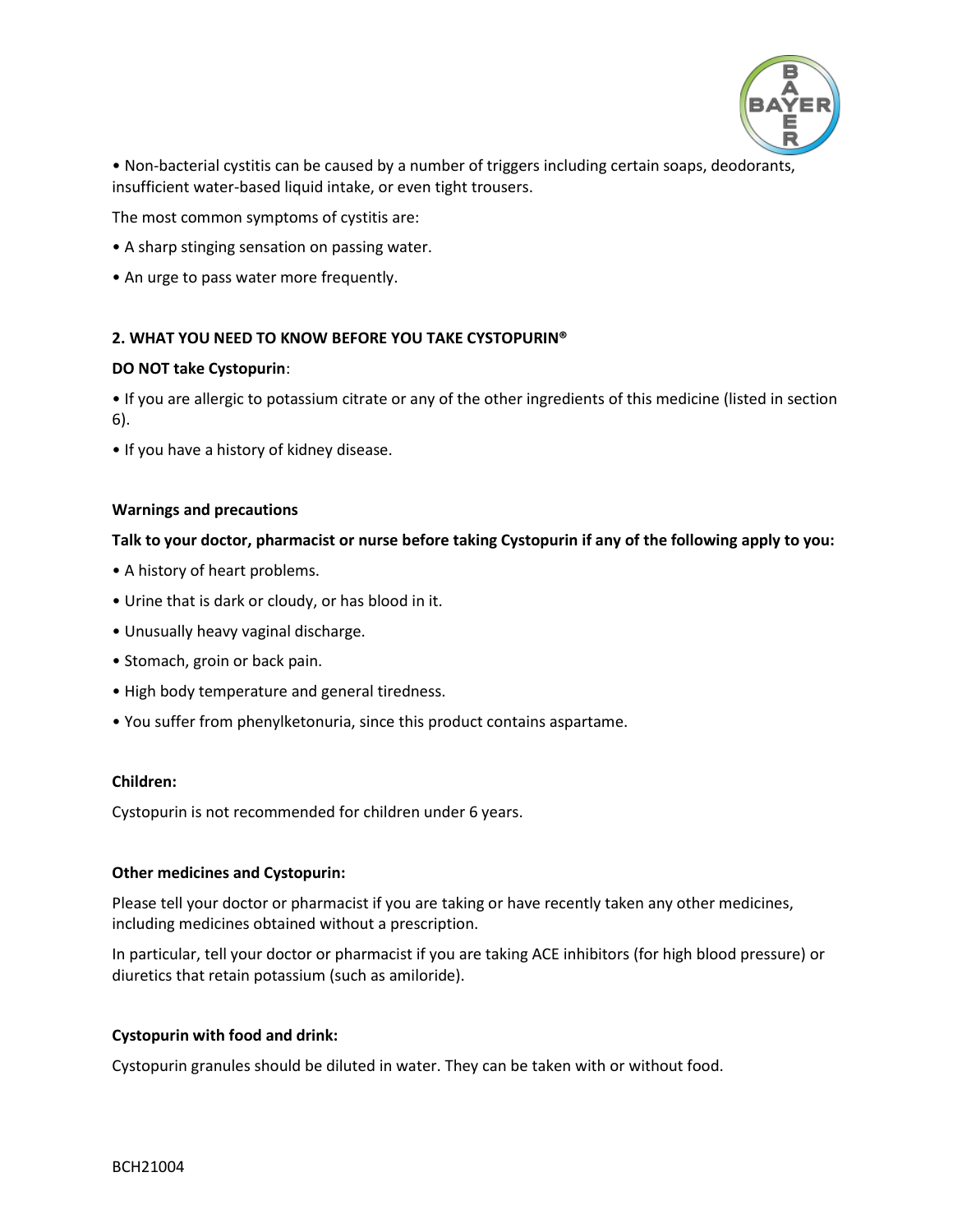

While suffering from cystitis avoid alcohol, fruit juices, coffee and strong tea. You should also try to drink as much water as possible (at least 8 glasses per day).

#### **Pregnancy and breast-feeding:**

As with all medicines, Cystopurin should not be taken during pregnancy or breast-feeding, unless you are advised to do so by your doctor.

#### **Cystopurin contains aspartame:**

This medicine contains 40 mg aspartame in each sachet. Aspartame is a source of phenylalanine. It may be harmful if you have phenylketonuria (PKU), a rare genetic disorder in which phenylalanine builds up because the body cannot remove it properly.

#### **3. HOW TO TAKE CYSTOPURIN®**

Always take this medicine exactly as described in this leaflet or as your doctor or pharmacist have told you. Check with your doctor or pharmacist if you are not sure.

Cystopurin is taken as a drink.

### **Adults and the elderly:**

• Take the contents of one sachet dissolved in a small glass of cold water (200ml), three times daily for two days.

• All six sachets must be taken to complete the course of treatment.

#### **Children over 6 years:**

• Use only after advice from your doctor, and follow his/her directions carefully.

Cystopurin is not recommended for children under 6 years.

While suffering from cystitis avoid alcohol, fruit juices, coffee and strong tea. You should also try to drink as much water as possible (at least 8 glasses per day).

You should consult your doctor if symptoms return or persist after 48 hours of treatment.

#### **If you take more Cystopurin than you should:**

Tell your doctor straight away or contact the Accident and Emergency Department of your nearest hospital.

#### **How to avoid cystitis in the future:**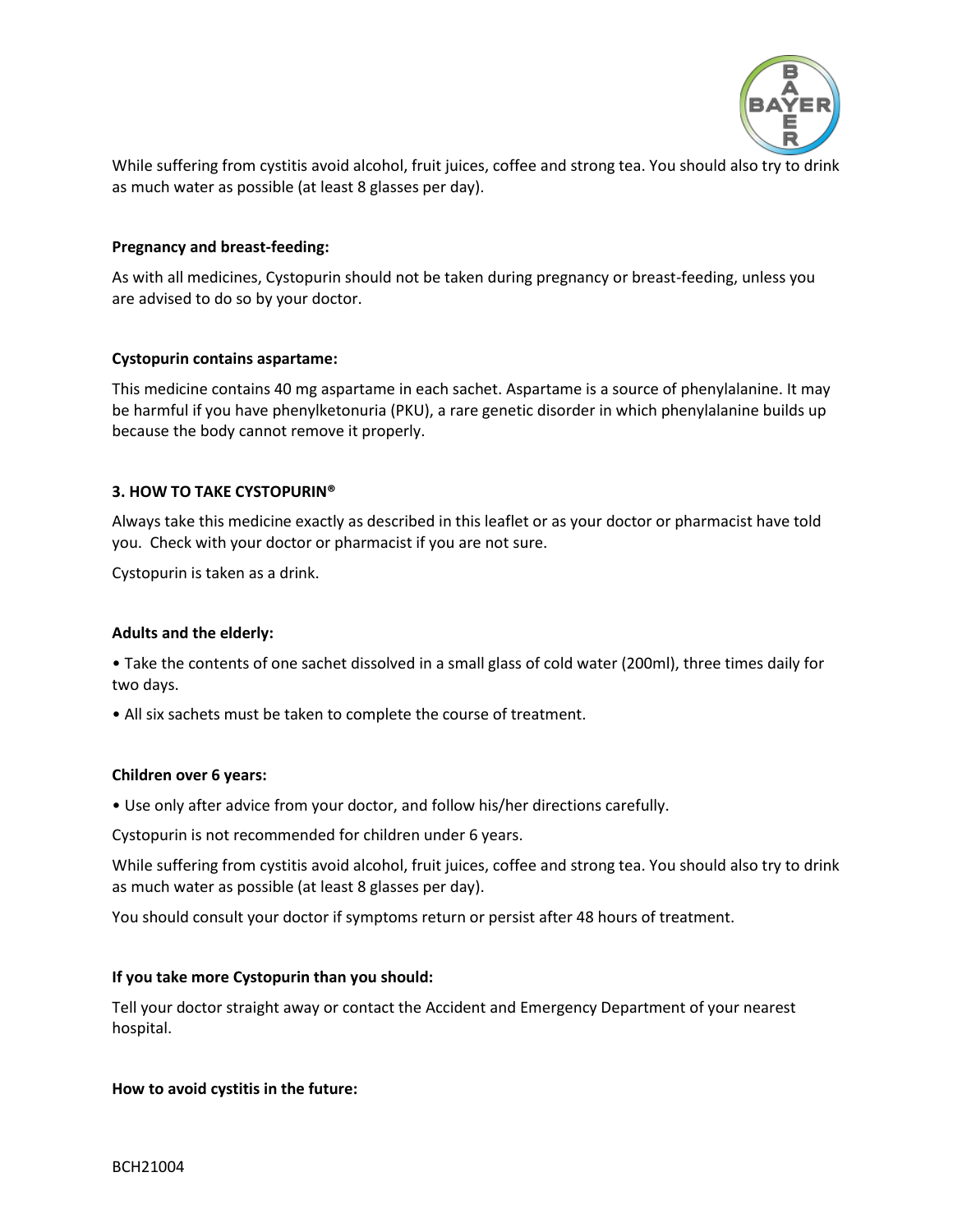

 $\checkmark$ Try to drink plenty of fluids every day.

✔Take care of your personal hygiene. It can help if you and your partner wash carefully before and after sexual intercourse.

✔Always go to the toilet as soon as you feel the need to pass water. Keeping your bladder flushed will help it work normally.

✘ Try to avoid washing with perfumed soaps or using deodorants or perfumes around the vaginal area.

If you have any further questions on the use of this medicine, ask your doctor or pharmacist.

### **4. POSSIBLE SIDE EFFECTS**

Like all medicines, this medicine can cause side effects, although not everybody gets them.

Some people may experience stomach irritation. This can be minimised by diluting the content of the sachets with extra water or by taking it with or after meals.

### **Reporting of side effects**

If you get any side effects, talk to your doctor, pharmacist or nurse. This includes any possible side effects not listed in this leaflet. You can also report side effects directly via HPRA Pharmacovigilance; Website: [www.hpra.ie.](http://www.hpra.ie/) By reporting side effects you can help provide more information on the safety of this medicine.

## **5. HOW TO STORE CYSTOPURIN®**

### **Keep out of the sight and reach of children.**

Do not store above 25°C.

Do not use this medicine after the expiry date which is stated at one end of the carton and on the sachet. The expiry date refers to the last day of that month.

Do not throw away any medicines via wastewater or household waste. Ask your pharmacist how to throw away medicines you no longer use. These measures will help protect the environment.

## **6. CONTENTS OF THE PACK AND OTHER INFORMATION**

### **What Cystopurin contains:**

• The active substance is potassium citrate (3g).

• The other ingredients are Mannitol (E421), Citric Acid (Anhydrous) (E330), Cranberry flavour (flavour contains maltodextrin, natural flavouring substances, flavouring preparations, silicon dioxide (E551), carmine (E120) and triacetin (E1518)), Aspartame (E951). See Section 2 'Important information about some of the ingredients of Cystopurin' for aspartame advice.